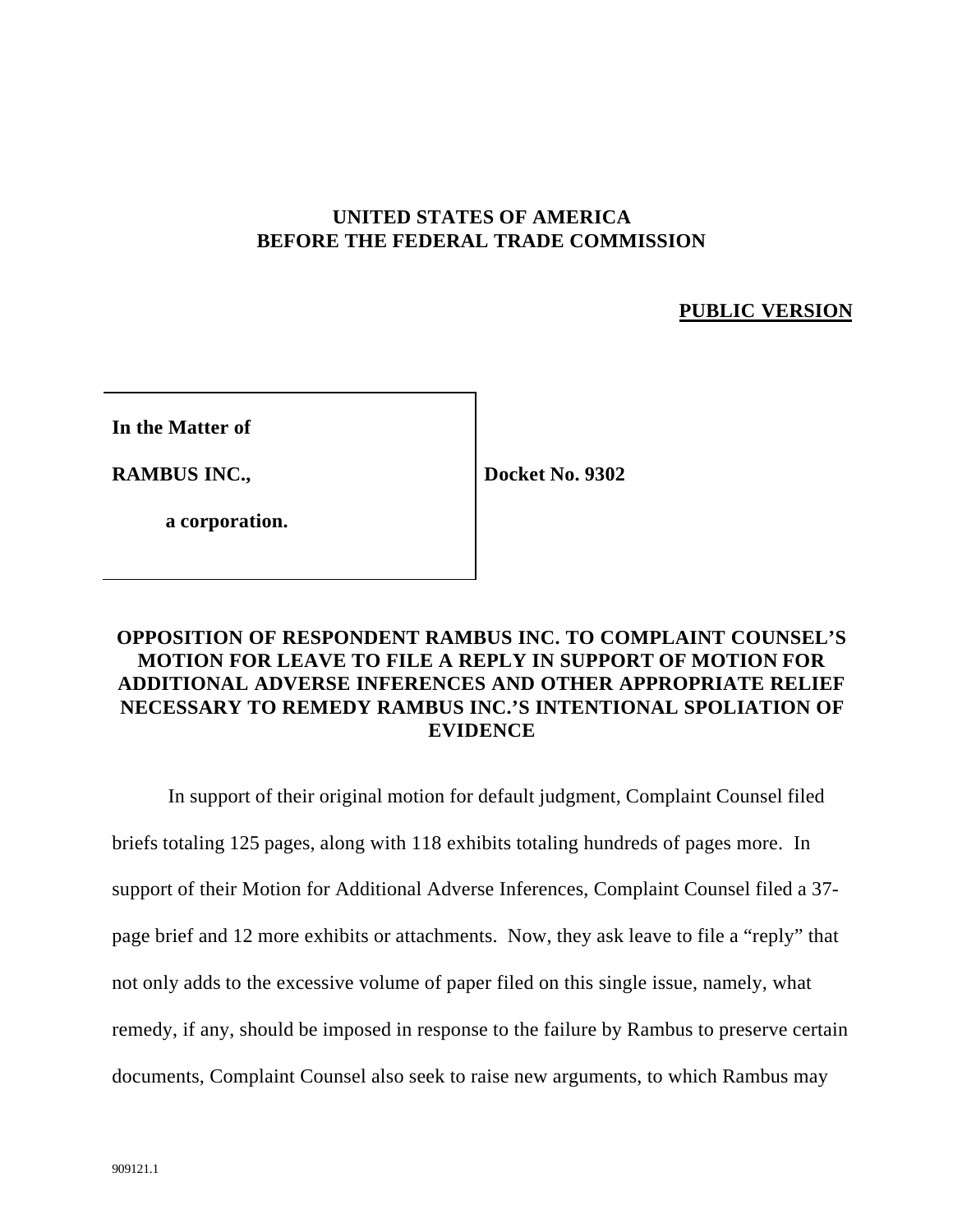not have an opportunity to respond if Complaint Counsel are allowed to file a reply. For these reasons, Rambus urges Your Honor to deny leave to Complaint Counsel to file the reply that they already have lodged.

Among the new arguments, made for the first time in Complaint Counsel's reply, are the following:

- It is "new evidence," not known to Judge Timony when he issued his Order Re Default Judgment on February 26, 2003, that he also issued, that very same day, his Order Granting Complaint Counsel's Motion For Collateral Estoppel. *See* Complaint Counsel's [Proposed] Reply at 3.
- That testimony by Professor Mark Horowitz at his January 20, 2001 deposition, nearly two years before Complaint Counsel's motion for default judgment was filed, is "new evidence." *See* Complaint Counsel's [Proposed] Reply at 5 n. 4. Implicitly, this contention is premised on the remarkable argument that evidence available to Complaint Counsel and which they chose not to cite the first time can later be cited as "new evidence" to justify reconsideration.
- That in responding to an argument that the adverse inferences imposed by Judge Timony are not sufficiently severe, Rambus should be prevented from presenting the underlying facts. *See, e.g.*, Complaint Counsel's [Proposed] Reply at 7. This contention is premised on the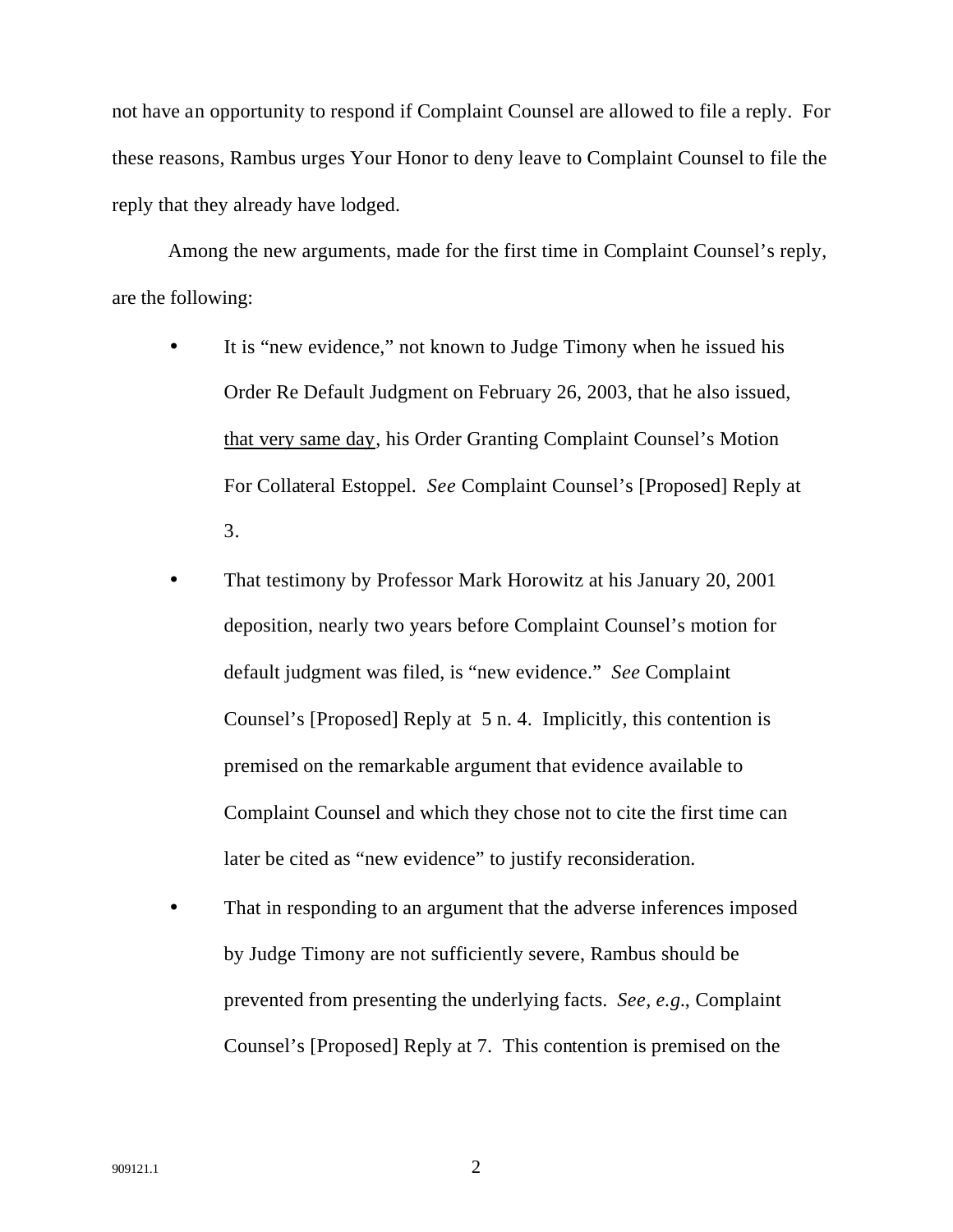argument that the "punishment" need bear no relationship to the

"wrong" committed.

For these reasons, Complaint Counsel's motion for leave to file a reply should be denied. However, if Complaint Counsel are granted leave to file their reply, then Rambus requests an opportunity to file a brief response to the new arguments raised in that reply, a few of which are described briefly above.

DATED: April \_\_, 2003 Respectfully submitted,

 $\overline{\phantom{a}}$ 

Gregory P. Stone Steven M. Perry Peter A. Detre Sean P. Gates MUNGER, TOLLES & OLSON LLP 355 South Grand Avenue, 35th Floor Los Angeles, California 90071 (213) 683-9100 (213) 687-3702 (facsimile)

A. Douglas Melamed IJay Palansky Kenneth A. Bamberger WILMER, CUTLER & PICKERING 2445 M Street, N.W. Washington, D.C. 20037 (202) 663-6000

Sean C. Cunningham John M. Guaragna Gray, Cary, Ware & Freidenrich LLP 401 "B" Street, Suite 2000 San Diego, California 92101 (619) 699-2700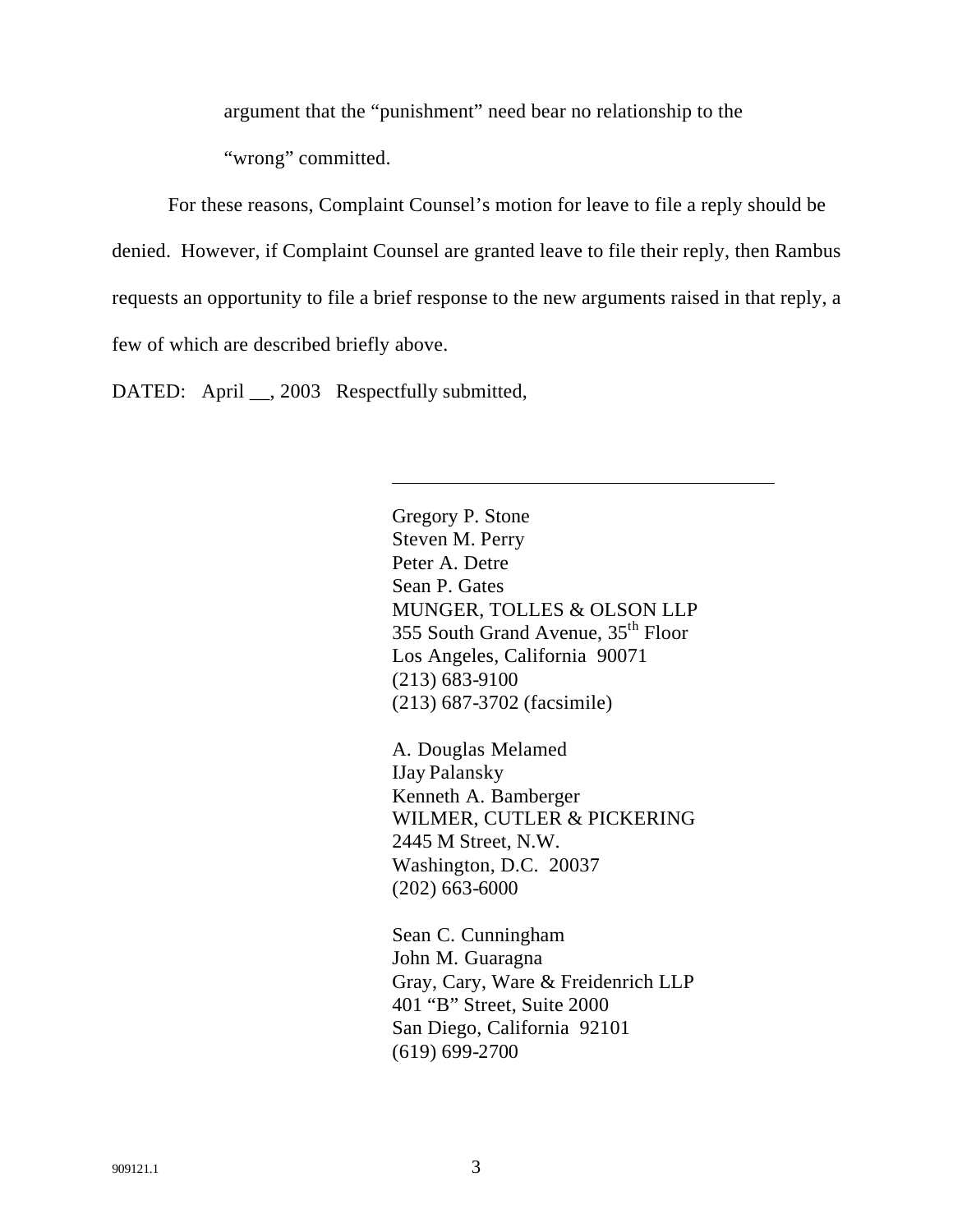#### UNITED STATES OF AMERICA BEFORE THE FEDERAL TRADE COMMISSION

)

)

In the Matter of  $\qquad \qquad$  )

RAMBUS INCORPORATED,  $($ a corporation.

) Docket No. 9302

#### **CERTIFICATE OF SERVICE**

I, Jacqueline M. Haberer, hereby certify that on April 11, 2003, I caused a true and correct copy of the *Opposition of Respondent Rambus Inc. to Complaint Counsel's Motion for Leave to File a Reply in Support of Motion for Additional Adverse Inferences and Other Appropriate Relief Necessary to Remedy Rambus Inc.'s Intentional Spoliation of Evidence* to be served on the following persons by hand delivery:

Hon. Stephen J. McGuire M. Sean Royall, Esq. Federal Trade Commission<br>
Federal Trade Commission Room H-112 Room H-372 Washington, D.C. 20580 Washington, D.C. 20580

Donald S. Clark, Secretary Malcolm L. Catt, Esq. Federal Trade Commission Attorney Room H-159 Federal Trade Commission 600 Pennsylvania Avenue, N.W. Room H-372

Richard B. Dagen, Esq. Assistant Director Bureau of Competition Federal Trade Commission Room H-372 600 Pennsylvania Avenue, N.W. Washington, D.C. 20580

Administrative Law Judge Deputy Director, Bureau of Competition 600 Pennsylvania Avenue, N.W. 600 Pennsylvania Avenue, N.W.

Washington, D.C. 20580 600 Pennsylvania Avenue, N.W. Washington, D.C. 20580

Jacqueline M. Haberer